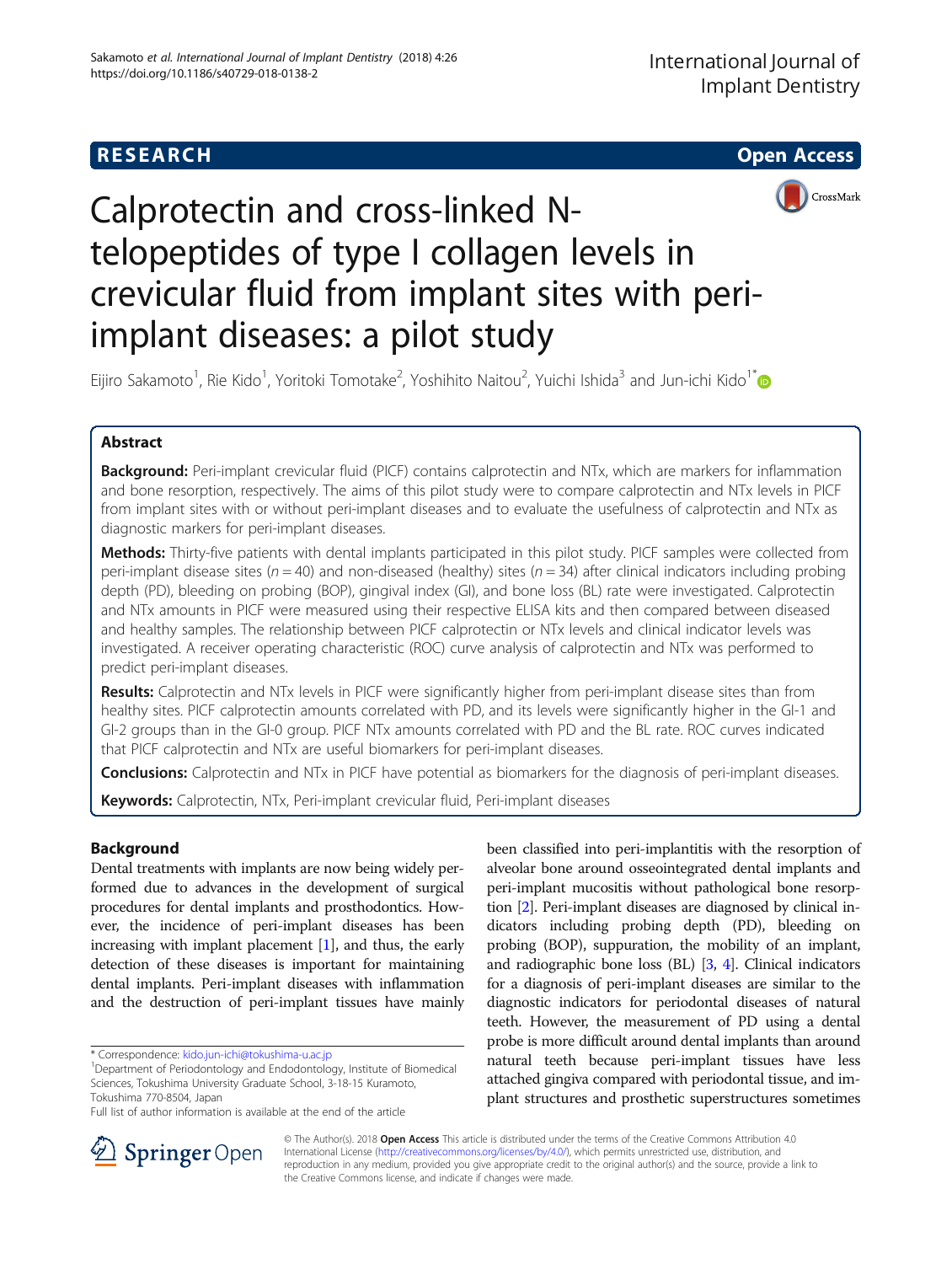<span id="page-1-0"></span>prevent a probing [\[3](#page-6-0), [5](#page-6-0)]. BL of 2–3 mm on radiographs has been used as a diagnostic standard in cumulative interceptive supportive therapy (CIST) [[6\]](#page-6-0); however, difficulties are associated with obtaining accurate information on slight BL on radiographs in conventional X-ray examinations. The prevalence of peri-implant mucositis and peri-implantitis was previously reported to be between 19 and 65% and between 1 and 47%, respectively [[1](#page-6-0), [7\]](#page-6-0), and showed a wide range because case definition of peri-implant diseases was different among those studies in which peri-implant diseases were diagnosed using clinical indicators. These reports suggest that the case definition with the diagnosis of peri-implant diseases using clinical indicators is not sufficiently accurate or clear to evaluate pathological conditions.

The diagnosis of peri-implant diseases using biomarkers in peri-implant crevicular fluid (PICF) has recently been examined and may be more accurate than that of clinical indicators to evaluate inflammation and the degradation of tissue surrounding dental implants [\[4](#page-6-0), [7](#page-6-0), [8\]](#page-6-0). PICF contains similar components to gingival crevicular fluid (GCF), namely pro-inflammatory cytokines such as interleukin-1β (IL-1β) and tumor necrosis factor-α (TNF- $\alpha$ ), enzymes including aspartate aminotransferase (AST) and collagenase-2 (matrix metalloproteinase-8 (MMP-8)), and bone-related proteins such as cross-linked C-telopeptide of type I collagen (ICTP) and receptor acti-vator of nuclear factor-κB (NF-κB) ligand (RANKL) [[9](#page-6-0)– [13](#page-7-0)]. These factors and proteins in PICF and GCF are regarded as diagnostic biomarkers for peri-implant diseases as well as periodontal diseases.

Calprotectin (S100A8/S100A9) is an inflammation-related protein that is produced in leukocytes, macrophages/monocytes, and epithelial cells, and its level increases in several inflammatory diseases including ulcerative colitis, rheumatoid arthritis, and cystic fibrosis [\[14,](#page-7-0) [15\]](#page-7-0). Calprotectin was previously detected in GCF, and its level was significantly higher in GCF from periodontal disease sites than in that from healthy non-diseased sites [\[16](#page-7-0), [17](#page-7-0)]. Furthermore, GCF calprotectin levels correlated with clinical indicator levels, such as PD, GI, and BOP [\[17](#page-7-0), [18](#page-7-0)], and was shown to predict periodontal disease activity [\[19\]](#page-7-0). These findings indicate that calprotectin is a useful inflammatory biomarker for periodontal diseases. Calprotectin was also detected in PICF, but its levels in PICF samples from healthy and peri-implant disease sites were not compared [\[20\]](#page-7-0).

Cross-linked N-telopeptide of type I collagen (NTx) is a product of bone type I collagen degradation by cathepsin K in osteoclasts, is released into blood and urine, and is a specific biomarker of bone resorption [\[21](#page-7-0)–[23\]](#page-7-0). NTx levels have been shown to increase in the blood and urine of patients with osteoporosis, hyperparathyroidism, and bone metastasis of cancer and are used as a diagnostic marker for these bone metabolism diseases [\[23,](#page-7-0) [24\]](#page-7-0). GCF contains NTx, and

significant differences were not detected in its levels in GCF between healthy and periodontitis sites [[25](#page-7-0)–[27](#page-7-0)]. In contrast, Aruna [\[28\]](#page-7-0) examined NTx in GCF samples from periodontitis sites and did not detect NTx in GCF from healthy sites. Although Friedmann et al. [[20](#page-7-0)] measured NTx amounts in PICF and GCF, its levels in PICF did not correlated with changes of alveolar bone levels.

This pilot study aims to investigate whether calprotectin and NTx levels in PICF reflect inflammation and alveolar BL in peri-implant tissues, respectively, and also if these proteins are useful biomarkers for the diagnosis of peri-implant diseases.

## **Methods**

## Patients and clinical examinations

The present clinical study was approved by the Ethics Committees of Tokushima University Hospital (nos. 2368 and 2719) in accordance with the Helsinki Declaration of 2013 and performed from November 2016 to August 2017. Patients who received dental implants from 3 to 9 years ago, had healthy or diseased implants with peri-implant diseases, and visited at Tokushima University Hospital for the maintenance of dental implants and treatment were recruited for the present clinical study. Thirty-five patients (10 males and 25 females; aged  $68.7 \pm 6.5$  years) gave written informed consent after receiving an explanation of this study (Table 1). Participants with healthy and diseased dental implants did not have any systemic inflammatory diseases or a history of antibiotic therapy within 3 months. PD, BOP, and gingival index (GI) were examined as clinical indicators after the collection of PICF. GI scores were evaluated according to modifications of the standard of Löe and Silness [[29](#page-7-0)]. The BL rate of alveolar bone was assessed on radiographic films according to modifications of Schei et al.'s method [\[30](#page-7-0)]. Diseased sites with peri-implant diseases were defined as periodontal sites with  $PD \geq 3$  mm, BOP negative or positive, and GI score

|  |  | Table 1 Characteristics of participants and examining sites |
|--|--|-------------------------------------------------------------|
|  |  |                                                             |

| Participants           |               |                         |
|------------------------|---------------|-------------------------|
| Number of participants | 35            |                         |
| Gender (male/female)   | 10:25         |                         |
| Age (years)            | $68.7 + 6.5$  |                         |
| Examining sites        | Healthy       | Diseased                |
| Number of PICF samples | 34            | 40                      |
| PD (mm)                | $2.32 + 0.58$ | $4.70 + 1.36^{\dagger}$ |
| Gingival index         | $0.0 + 0.0$   | $1.5 + 0.5^{\dagger}$   |
| BOP-positive rate (%)  | $0.0 + 0.0$   | $40.0 + 15.2*$          |
| Bone loss rate (%)     | $19.7 + 9.8$  | $42.7 + 18.0^{\dagger}$ |

 $*P < 0.01$  and  $^{\dagger}P < 0.001$  vs healthy group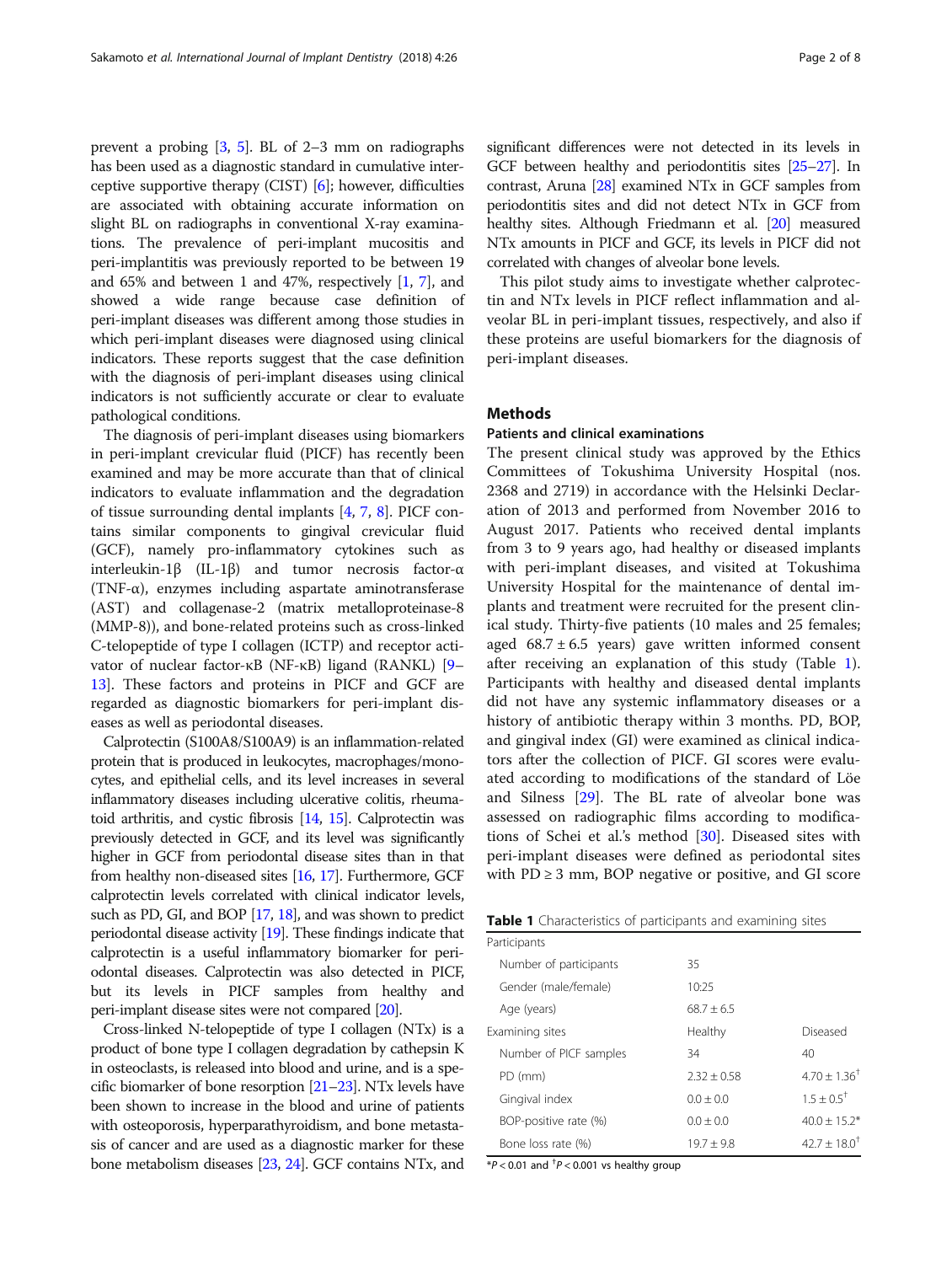≥ 1. Healthy implant sites were defined as sites with PD < 3 mm, BOP negative, and GI score = 0.

#### PICF sampling and sample preparation

PICF samples were collected from peri-implant sites using sterile paper strips according to a modified procedure of our previous method [[31\]](#page-7-0). Briefly, PICF sampling sites were isolated with cotton rolls, supra-gingival plaque was removed, and sites were then very gently air-dried. Periopaper® (Oraflow Inc., NY, USA) was gently inserted into a peri-implant crevice and held for 30 s. The volume of PICF was measured using a Periotron® 8000 (Harco Electronics, Winnipeg, MB, Canada). Paper strips containing blood and pus were not used in the present study. PICF in the paper strip was extracted in 100 μl of phosphate-buffered saline (pH = 7.4) containing 0.2 μM phenylmethylsulfonyl fluoride by centrifugation and used in ELISA for calprotectin and NTx.

## Protein determination by ELISA

Calprotectin in PICF samples was determined using Calprotectin Human ELISA kit® (Hycult Biotech, PB Uden, the Netherlands) according to the instruction manual. Briefly, the extracted PICF solution was diluted to 100–200-fold using dilution buffer provided in the kit. The diluted PICF solution was added to wells coated with an antibody of human calprotectin and incubated at room temperature for 1 h. After washing the wells, a biotinylated anti-calprotectin antibody was added and incubated at room temperature for 1 h. An immune complex in the wells was reacted with a streptavidin-peroxidase conjugate for 1 h and further incubated with 3,3′,5,5′-tetramethylbenzidine (TMB) for 15 min in the dark. After stopping the reaction using a stop solution, the absorbance of the reacting solution in wells was determined using a microplate reader at 450 nm.

NTx in PICF samples was measured using Human NTx-I ELISA kit® (LifeSpan Biosciences Inc., Seattle, WA, USA) according to the instruction manual. Briefly, extracted PICF samples were added to wells and incubated at 37 °C for 90 min. A biotinylated anti-NTx antibody was added to the wells containing PICF sample solution and incubated at 37 °C for 1 h with gentle agitation. After washing the wells, HRP conjugate was added, incubated at 37 °C for 30 min, and then reacted with TMB substrate solution at 37 °C for 15 min. After stopping the reaction, the absorbance of the reacting solution was determined using at 450 nm. The concentrations of calprotectin and NTx were expressed as nanograms per microliter of PICF.

## Statistical analysis

Differences in PD, GI, the BL rate, calprotectin levels, and NTx levels between healthy and diseased groups were statistically analyzed by the Mann-Whitney  $U$  test. Differences in the BOP-positive rate between healthy and

diseased groups were statistically evaluated using Fisher's exact test. Difference in calprotectin amounts among the GI score 0, 1, and 2 groups were analyzed by the Mann-Whitney U test. The relationships between PD and calprotectin or NTx amounts and between the BL rate and NTx amount were analyzed by Spearman's rank correlation test. Receiver operating characteristic (ROC) curves was constructed for calprotectin and NTx amounts in the healthy and diseased groups. Data were analyzed using statistical analysis software (SPSS version 20, IBM, Chicago, IL, USA). P values less than 0.05 were considered to indicate significance.

## Results

## Characteristics of PICF samples and sites of PICF collection

Thirty-four of PICF samples were collected from healthy peri-implant sites and forty samples from diseased sites (Table [1](#page-1-0)). The mean PD in diseased sites was 4.70 mm, which was significantly deeper than that of healthy sites (2.32 mm). The mean GI score of diseased sites was 1.5, which was significantly higher than that of healthy sites. A significant difference was observed in the BOP-positive rate between diseased and healthy sites (diseased = 40.0 vs healthy = 0.0;  $P < 0.01$ ). Furthermore, the mean BL rate of peri-implant disease sites was 42.7%, which was approximately 2.2-fold that of healthy sites (19.7%).

## Comparison of calprotectin and NTx levels between diseased and healthy sites

Mean calprotectin amounts in PICF samples from diseased and healthy sites were 171.9 and 40.1 ng per site, respectively (Fig. [1a\)](#page-3-0), and their mean concentrations were  $231.7$  and  $113.2$  ng/ $\mu$ l PICF, respectively (Fig. [1b](#page-3-0)). Calprotectin amounts and concentrations in the diseased group were significantly higher than those in the healthy group by approximately 4.3-fold and 2.1-fold, respectively (healthy vs diseased;  $P < 0.01$ ).

NTx amounts in PICF samples from healthy sites ranged between 0.03 and 14.34 ng per site, while those in samples from diseased sites were between 0.85 and 16.38 ng per site (Fig. [2a](#page-3-0)). Mean NTx amounts were 6.16 and 2.94 ng per site in PICF samples from the diseased and healthy groups, respectively, while the mean concentrations of NTx in the diseased and healthy groups were 9.27 and 6.62 ng/ $\mu$ l PICF, respectively (Fig. [2b\)](#page-3-0). NTx levels in PICF samples were significantly higher from diseased sites than from healthy sites (healthy vs diseased: NTx amount  $P < 0.01$ , NTx concentration  $P < 0.05$ ).

## Relationship between calprotectin amounts in PICF and clinical indicators

The PD range in all PICF sampling sites was 1–8 mm and calprotectin amounts ranged between 0.1 and 534.1 ng per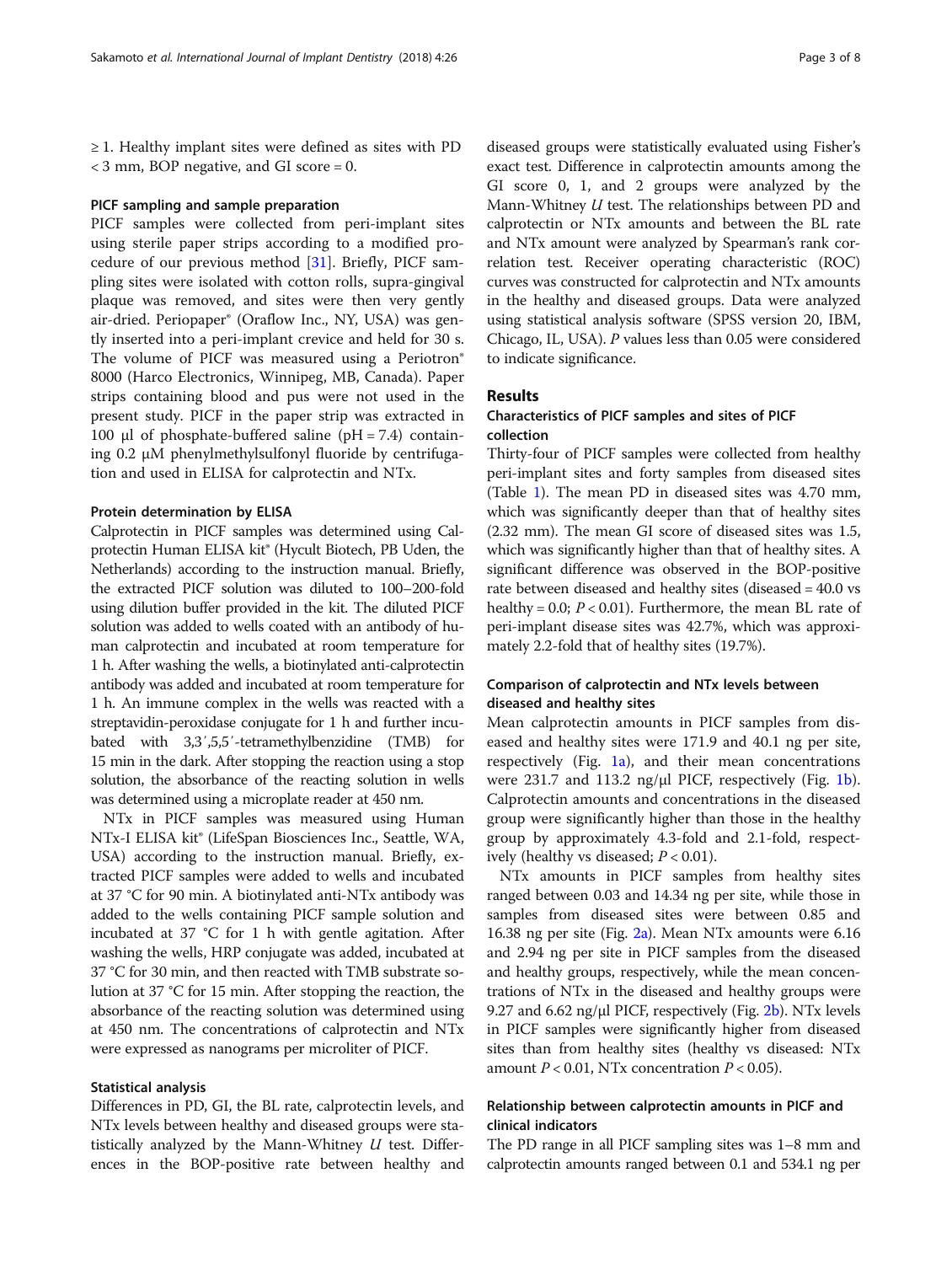<span id="page-3-0"></span>

site (Fig. [3a\)](#page-4-0). A positive correlation was observed between calprotectin amounts in PICF samples and PD ( $\rho = 0.709$ ,  $P < 0.001$ ). The relationship between calprotectin amounts in PICF samples and GI scores was investigated (Fig. [3b](#page-4-0)). The median of calprotectin amounts in PICF samples were 36.8, 110.3, and 159.3 ng at GI-0, GI-1, and GI-2 sites, respectively. Calprotectin amounts in PICF samples from sites with GI-1 and GI-2 were significantly higher than those from sites with GI-0 (GI-0 vs GI-1 or GI-2,  $P < 0.001$ ); however, no significant difference was noted in calprotectin amounts between GI-1 and GI-2.

## Relationship between NTx amounts in PICF and PD or BL rate

NTx amounts in PICF samples correlated with PD at PICF sampling sites ( $\rho = 0.434$ ,  $P < 0.001$ , Fig. [4a](#page-4-0)). The BL rate

in healthy sites ranged between 6.9 and 41.8%, while that in diseased sites was between 7.7 and 80.0% (Fig. [4b\)](#page-4-0). A positive correlation was observed between NTx amounts and the BL rate ( $\rho = 0.570$ ,  $P < 0.001$ ).

## ROC analysis for cutoff values of calprotectin and NTx amounts in PICF

ROC curves for calprotectin and NTx levels in PICF were plotted in order to predict peri-implant diseases. The area under the ROC curve (AUC) for calprotectin amounts was 0.964 (95% CI = 0.913–0.996,  $P < 0.001$ ) and the cutoff value was 60.4 ng per site, with a sensitivity of 92.5% and specificity of 90.9% (Fig. [5a](#page-5-0)). The AUC for NTx amounts was 0.784 (95% CI = 0.672-0.891,  $P < 0.001$ ) and the cutoff value was 1.88 ng per site, with a sensitivity of 82.5% and specificity of 63.6% (Fig. [5b\)](#page-5-0).



values of each group.  $^{4}P < 0.05$ ,  $^{*}P < 0.01$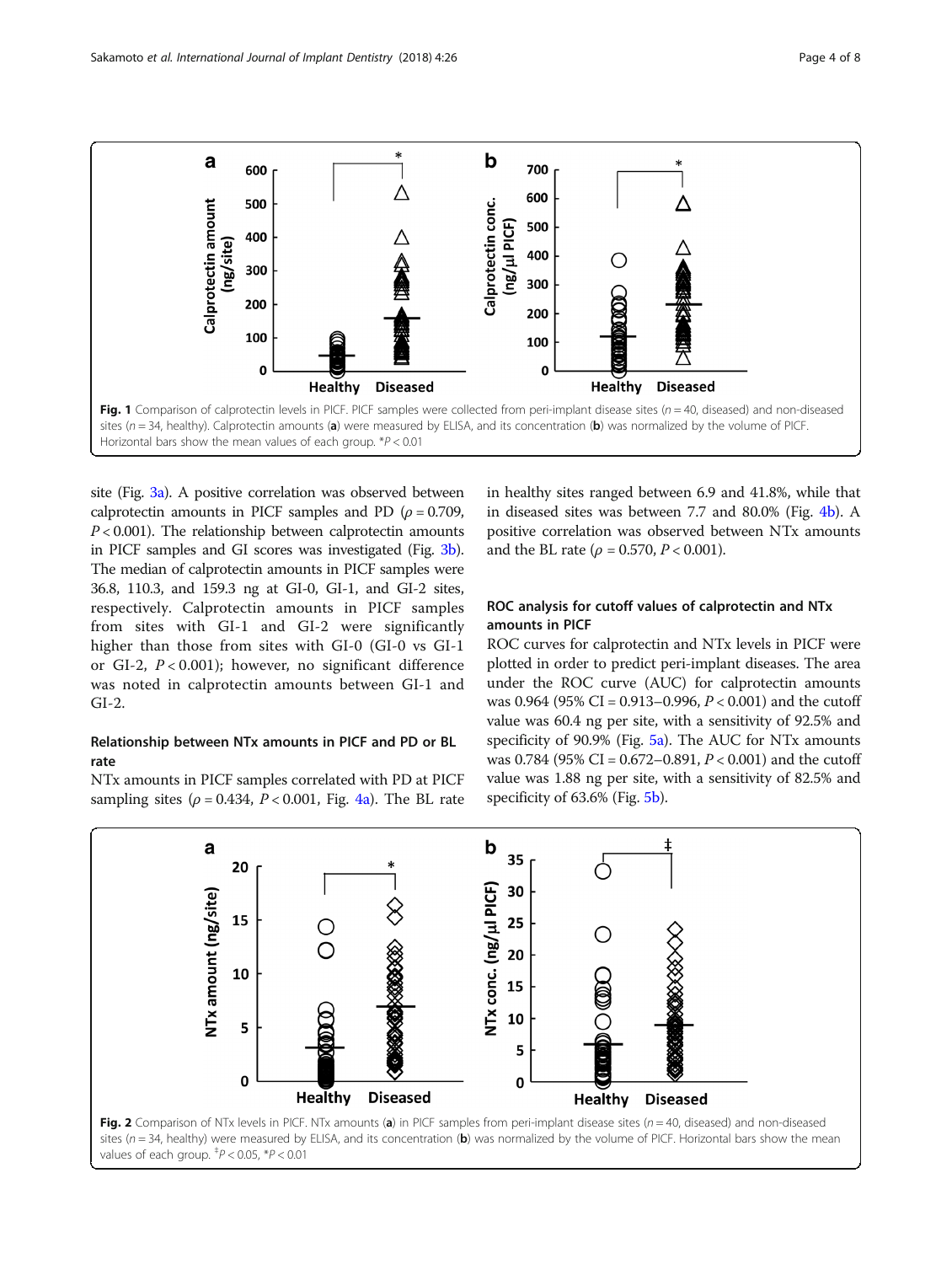<span id="page-4-0"></span>

## **Discussion**

Diagnostic studies on peri-implant diseases using biomarkers in PICF have been performing because clinical indicators do not necessarily lead to an accurate evaluation of peri-implant diseases [\[5](#page-6-0), [7](#page-6-0), [8](#page-6-0), [32](#page-7-0)]. Calprotectin levels were significantly higher in periodontitis GCF than in healthy GCF, and thus, calprotectin is regarded as a useful inflammatory marker for periodontal diseases [\[16,](#page-7-0) [17,](#page-7-0) [19\]](#page-7-0). Calprotectin amounts in PICF were measured, and its levels did not significantly change between 2 and 3 years after the functional loading of dental implants [\[20\]](#page-7-0). However, calprotectin levels in PICF samples from sites with and without peri-implant diseases have not yet been investigated. The present study demonstrated that calprotectin amounts and concentrations in PICF samples were significantly higher from diseased sites than from healthy sites, and a positive association was observed between calprotectin levels and

clinical indicators such as PD and GI scores. This result for peri-implant diseases was similar to previous findings obtained in diagnostic studies on periodontal diseases [\[16](#page-7-0), [33](#page-7-0)]. A significant difference was noted in calprotectin amounts between GI-0 group and GI-1 or GI-2 group, suggesting that PICF calprotectin indicates initial, weak inflammation in peri-implant diseases because calprotectin is mainly existed in leukocytes that more express at early stage of in-flammation and acute inflammation [[14](#page-7-0), [15\]](#page-7-0). In contrast, there was a little difference of the median of calprotectin level between the GI-1 and GI-2 groups, but not significant difference, supposing that calprotectin amounts may reach to almost the maximum level at inflammation sites with GI-1 and GI-2. The ability of some biomarkers including pro-inflammatory cytokines, inflammation-related factors, and proteolytic enzymes to diagnose peri-implant diseases has been examined [[5,](#page-6-0) [7,](#page-6-0) [8](#page-6-0), [32\]](#page-7-0). IL-1β, IL-6, and  $PGE<sub>2</sub>$  levels

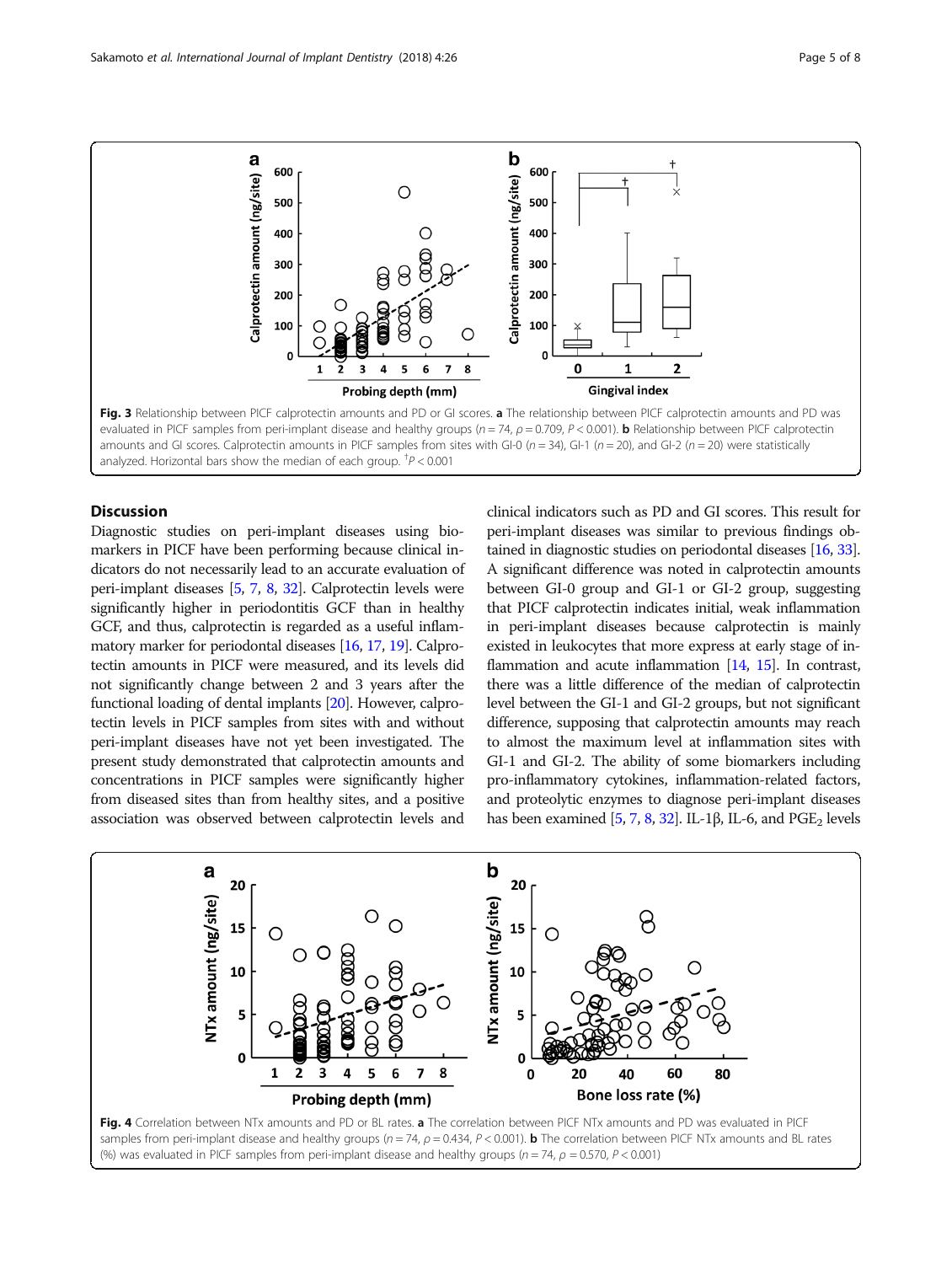<span id="page-5-0"></span>

in PICF were significantly higher from peri-implantitis sites than from healthy implant sites [[10](#page-7-0), [34](#page-7-0), [35](#page-7-0)]. However, Aboyoussef et al. [[36](#page-7-0)] and Melo et al. [\[37](#page-7-0)] showed no significant differences in IL-1β, IL-6, and  $PGE_2$  levels between peri-implantitis and healthy groups. These reports indicate an opposite result, which IL-1β, IL-6, and  $PGE_2$  are reliable markers to detect peri-implant diseases or not. In contrast, PICF calprotectin levels showed very high sensitivity (92.5%) and specificity (90.9%) for a diagnosis of peri-implant diseases when the cutoff value was 60.4 ng per site. The sensitivity and specificity of PICF calprotectin were higher than those of AST activity, which was higher in PICF from peri-implant diseases sites than from healthy sites, with a sensitivity =  $81\%$  and specificity = 74%  $[12]$  $[12]$ . MMP-8 levels were previously reported to be increased in PICF from sites with peri-implantitis [[11\]](#page-7-0), and MMP-8 levels in PICF from peri-implant disease sites correlated with GI scores (ρ  $= 0.772$ ,  $P < 0.001$  [[38\]](#page-7-0). The correlation observed between PICF calprotectin levels and GI scores in the present study ( $\rho = 0.744$ ,  $P < 0.001$ , data not shown) was similar to the relationship between MMP-8 levels and GI scores.

We did not classify peri-implant diseases into peri-implant mucositis and peri-implantitis in this pilot study. Peri-implant mucositis does not show BL, whereas peri-implantitis shows BL of more than 2.5 or 3 mm on intra-oral radiographs [\[39,](#page-7-0) [40](#page-7-0)]. Figuero et al. [\[2\]](#page-6-0) introduced plural diagnostic criteria for peri-implant mucositis and peri-implantitis. Rakic et al. [\[5](#page-6-0)] defined peri-implantitis as a PD of more than 5 mm, BOP positive, and BL of at least two threads of implant. Furthermore, Sanz et al. [\[41\]](#page-7-0) proposed their opinion for the radiographic assessment of alveolar bone in peri-implant treatment. However, difficulties are associated with accurately measuring 2–3 mm of alveolar BL on a radiograph taken by a regular method and assessing BL levels by implant threads when implant species differ. We evaluated BL around dental implants using Schei et al.'s method [\[30\]](#page-7-0), which has been used to evaluate BL rate in periodontal diseases. The mean BL rate was significantly higher at peri-implant disease site than at healthy sites without inflammation and deep PD. Therefore, we did not distinguish peri-implant mucositis and peri-implantitis that were diagnosed by measuring bone level on radiograph in the present pilot study. Biomarkers for BL may be more accurate than clinical BL indicators because PICF NTx amounts were found to correlate with BL rates determined by Schei et al.'s method ( $\rho = 0.570$ ,  $P < 0.001$ ). Biomarkers for bone metabolism in PICF and clinical, radiological assessment of bone level may accurately diagnose peri-implant mucositis and peri-implantitis.

Bone-related proteins including ICTP, osteocalcin (OCN), and RANKL have been studied as BL biomarkers in peri-implantitis. ICTP, a cross-linked C-telopeptide of type I collagen, is a marker for bone degradation, and its levels in PICF were significantly higher from peri-implantitis sites than from healthy sites [\[9,](#page-6-0) [42\]](#page-7-0). However, Tümer et al. [\[13\]](#page-7-0) did not detect a significant difference in PICF ICTP levels between peri-implantitis and healthy sites. RANKL is a main mediator of osteoclast formation and associated with bone resorption [\[43](#page-7-0)]. Soluble RANKL (sRANKL) concentrations in PICF were significantly higher from peri-implantitis sites than from healthy implant sites  $(P < 0.01)$ , and its levels correlated with clinical indicators such as PD ( $\rho = 0.309$ ,  $P = 0.034$ ) and BOP  $(\rho = 0.327, P = 0.024)$  [\[44\]](#page-7-0). In the present study, NTx amounts and concentrations showed similar significant differences to sRANKL between the peri-implant disease and healthy groups (amount:  $P < 0.01$ , concentration:  $P < 0.05$ ), and a stronger correlation was observed between NTx amounts and PD ( $\rho$  = 0.434, P < 0.001). In contrast, Arikan et al. [[9](#page-6-0)] showed that sRANKL concentrations in PICF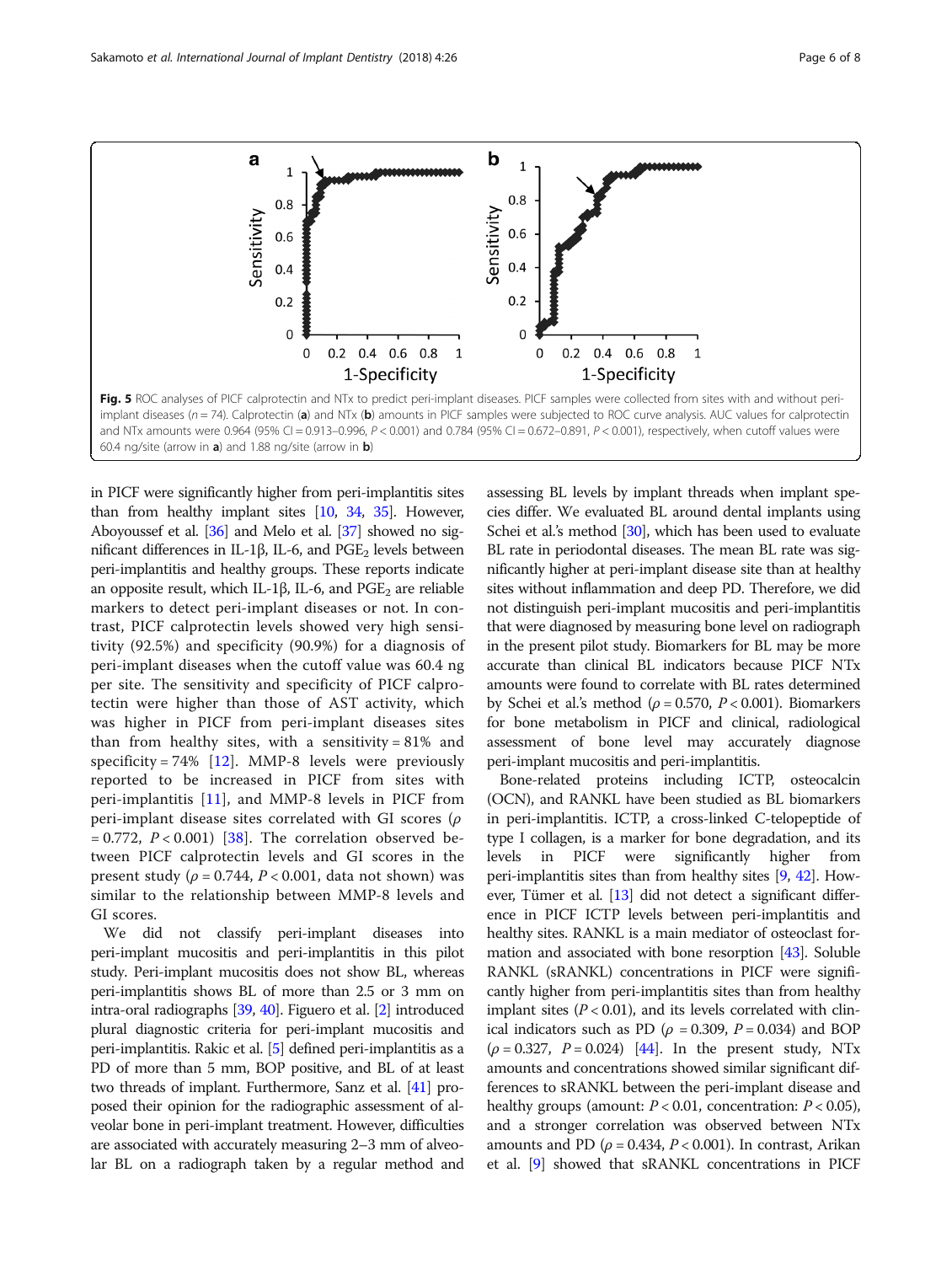<span id="page-6-0"></span>were significantly higher in healthy groups, while Sarlati et al. [\[45\]](#page-7-0) reported no significant difference in PICF sRANKL concentrations among healthy, peri-implant mucositis, and peri-implantitis groups. OCN is a major non-collagenous protein in bone and is associated with bone metabolism [[46](#page-7-0)]. The mean OCN concentration in PICF from peri-implantitis sites was approximately 1.5-fold that of healthy groups [\[13\]](#page-7-0), and this finding was similar to the result for NTx in PICF. Although OCN levels in PICF samples were significantly higher from peri-implant mucositis sites without BL than from healthy sites, OCN levels in PICF from peri-implantitis with BL was not significantly different from those in PICF from healthy and peri-implant mucositis sites [\[47\]](#page-7-0). These conflicting findings do not necessarily suggest that ICTP, sRANKL, and OCN are reliable biomarkers for alveolar BL. Few studies showed a relationship between the PICF levels of bone-related markers and those of clinical indicators for alveolar BL. NTx levels in GCF samples were significantly higher from periodontitis sites than from healthy sites [\[28](#page-7-0)]; however, the relationship between NTx levels in PICF or GCF and BL levels has not yet been investigated. NTx in PICF may be a reliable biomarker for evaluating BL in peri-implantitis because PICF NTx levels correlated with the BL rate as well as PD and had high sensitivity and specificity for predicting peri-implant diseases.

Treatments for peri-implant diseases are selected by CIST [6], in which clinical indicators including PD, BOP, implant mobility, and BL on radiographs are used to diagnose peri-implant diseases. However, these clinical indicators are not considered to be sufficiently accurate or objective for the diagnosis of peri-implant diseases. Biomarkers in PICF contribute to the diagnosis of peri-implant diseases by clinical indicators and may provide a reliable diagnosis of onset, progression, and prognosis of disease as well as the selection of treatments. This pilot study suggests that calprotectin and NTx in PICF may be useful biomarkers for the diagnosis of peri-implant diseases, and future study using a large number of PICF samples will support the results obtained herein.

## Conclusions

Calprotectin and NTx in PICF are markers of inflammation and bone resorption in peri-implant tissues and may be useful diagnostic markers for peri-implant diseases.

#### Abbreviations

AST: Aspartate aminotransferase; BL: Bone loss; BOP: Bleeding on probing; CIST: Cumulative interceptive supportive therapy; GCF: Gingival crevicular fluid; GI: Gingival index; ICTP: Cross-linked C-telopeptide of type I collagen; IL-1β: Interleukin-1β; MMP-8: Matrix metalloproteinase-8; NF-κB: Nuclear factor-κB; NTx: Cross-linked N-telopeptide of type I collagen; OCN: Osteocalcin; PD: Probing depth; PICF: Peri-implant crevicular fluid; RANKL: Receptor activator of NF-κB ligand; sRNAK: Soluble RANKL; TMB: 3,3′,5,5′-Tetramethylbenzidine; TNF-α: Tumor necrosis factor-α

#### Acknowledgements

We thank Dr. Toyoko Tajima (Oral Implant Center, Tokushima University Hospital) and Dr. Toshihiko Nagata, Dr. Koji Naruishi, Dr. Hiromichi Yumoto, Dr. Masami Ninomiya, Dr. Mika Bando, Dr. Yuji Inagaki, Dr. Chie Mihara, Dr. Takahisa Ikuta, Mr. Ryosuke Takagi, and Mr. Kohei Nonaka (Department of Periodontology and Endodontology, Institute of Biomedical Sciences, Tokushima University Graduate School) for the collection of PICF and support of the statistical analysis.

#### Funding

This study was supported by Grant-in-Aid for Scientific Research (no. 15K15767) from the Japan Society for the Promotion of Science (Tokyo, Japan) and in part by Shofu Inc. (Kyoto, Japan).

#### Availability of data and materials

All data generated in this study are included in this article.

#### Authors' contributions

ES and RK collected the PICF, evaluated the clinical indicators, and determined the calprotectin and NTx in PICF samples. YT, YN, and YI diagnosed peri-implant diseases and supported to plan the clinical study. JK planted the present study, performed the statistical analysis of data, and wrote the manuscript. All authors read and approved the final manuscript.

#### Ethics approval and consent to participate

The present study was approved by the Ethics Committees of Tokushima University Hospital (nos. 2368 and 2719) in accordance with the Helsinki Declaration of 2013. Participants with peri-implants gave their written informed consent after receiving an explanation of this clinical study.

### Competing interests

Authors Eijiro Sakamoto, Rie Kido, Yoritoki Tomotake, Yoshihito Naitou, Yuichi Ishida and Jun-ichi Kido declare that they have no competing interests.

#### Publisher's Note

Springer Nature remains neutral with regard to jurisdictional claims in published maps and institutional affiliations.

#### Author details

<sup>1</sup>Department of Periodontology and Endodontology, Institute of Biomedical Sciences, Tokushima University Graduate School, 3-18-15 Kuramoto, Tokushima 770-8504, Japan. <sup>2</sup>Oral Implant Center, Tokushima University Hospital, Tokushima, Japan. <sup>3</sup>Department of Oral and Maxillofacial Prosthodontics, Institute of Biomedical Sciences, Tokushima University Graduate School, Tokushima, Japan.

### Received: 22 December 2017 Accepted: 25 May 2018 Published online: 13 September 2018

#### References

- 1. Mombelli A, Müller N, Cionca N. The epidemiology of peri-implantitis. Clin Oral Implants Res. 2012;23(Suppl 6):67–76.
- 2. Figuero E, Graziani F, Sanz I, Herrera D, Sanz M. Management of peri-implant mucositis and peri-implantitis. Periodontol. 2000;2014(66):255–73.
- 3. Hämmerle CHF, Glauser R. Clinical evaluation of dental implant treatment. Periodontol. 2000;2004(34):230–9.
- 4. Heitz-Mayfield LJA. Peri-implant diseases: diagnosis and risk indicators. J Clin Periodontol. 2008;35(Suppl 8):292–304.
- 5. Rakic M, Struillou X, Petkovic-Curcin A, Matic S, Canullo L, Sanz M, et al. Estimation of bone loss biomarkers as a diagnostic tool for peri-implantitis. J Periodontol. 2014;85:1566–74.
- 6. Mombelli A, Lang NP. The diagnosis and treatment of peri-implantitis. Periodontol. 2000;1998(17):63–76.
- 7. Dursun E, Tözüm TF. Peri-implant crevicular fluid analysis, enzymes and biomarkers: a systematic review. J Oral Maxillofac Res. 2016;7:e9.
- 8. Faot F, Nascimento GG, Bielemann AM, Campão TD, Leite FRM, Quirynen M. Can peri-implant crevicular fluid assist in the diagnosis of peri-implantitis? A systematic review and meta-analysis. J Periodontol. 2015;86:631–45.
- 9. Arikan F, Buduneli N, Lappin DF. C-telopeptide pyridinoline crosslinks of type I collagen, soluble RANKL, and osteoprotegerin levels in crevicular fluid